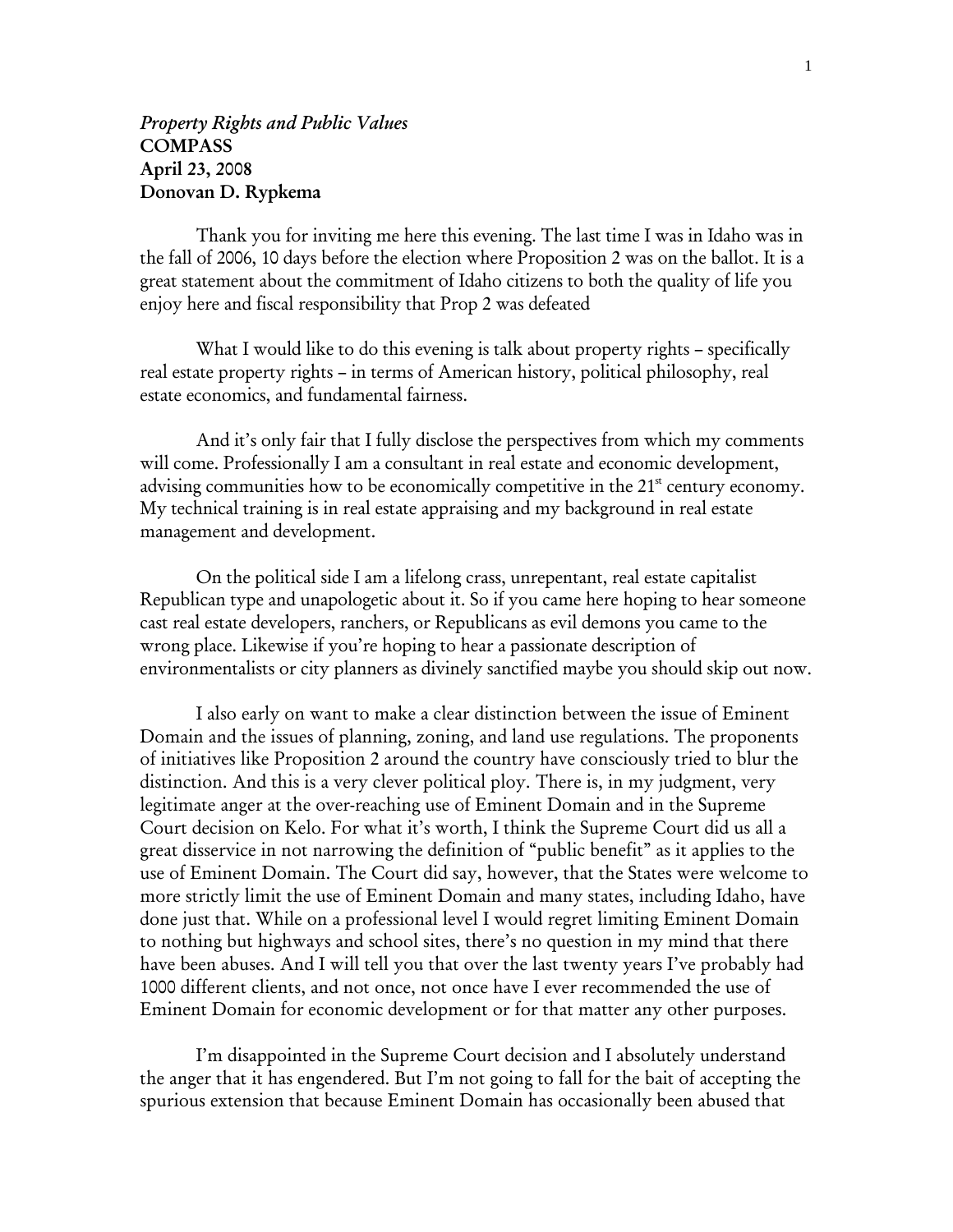land use protections need to be gutted. And as one who believes in the wisdom of informed voters, I don't think they will either and the vote here in Idaho on Proposition 2 confirmed that.

 But I also don't want to be guilty of overstressing the link between the Kelo decision and measures such as Proposition 2. After all, Oregon's Measure 37, which we'll hear about shortly, was passed before Kelo. But Kelo has provided new impetus to a broader movement which goes back 15 or 20 years – the so called "property rights" movement.

 So I'd like to do begin through the examination of the arguments made by the property rights movement and then suggest to you why these arguments aren't very valid.

 So let's begin with the most commonly heard argument: *It's my property and I have the right to do with it as I please.* Well is there a right to own property? Absolutely. Is there a right to use property? Absolutely. Is either the right to own or the right to use absolute? Absolutely not!

 One could certainly make the case that of the rights specified in the Bill of Rights the right of free speech is first among equals. In fact, without the right of free speech the rest of the rights become largely meaningless. But is the right of free speech unlimited? Certainly not. There are limits to free speech and those limits are established by the impact your speech has on others.

 The Second Amendment gives us the right to bear arms. But again that right is severely restricted, again based on how the use of those arms affects others.

 In fact there is an old principle of law that says "My right to swing my fist ends where your nose begins." But that principle applies to the right of real estate ownership and use as well.

 Where did the concept of rights come from originally? Well, in America it came from a variety of sources – Greek and Roman law, English common law, and in some cases Spanish and French law. Every one of those philosophical and legal precedents recognized the peculiarity of the nature of real estate. Real estate is unlike any other asset on a number of grounds: every parcel is unique; it is fixed in place; it is finite in quantity; it will outlast any of its possessors; and it is necessary for virtually every human activity. Because of these characteristics real estate has always been treated differently than any other asset in law, lending, political perspective and taxation.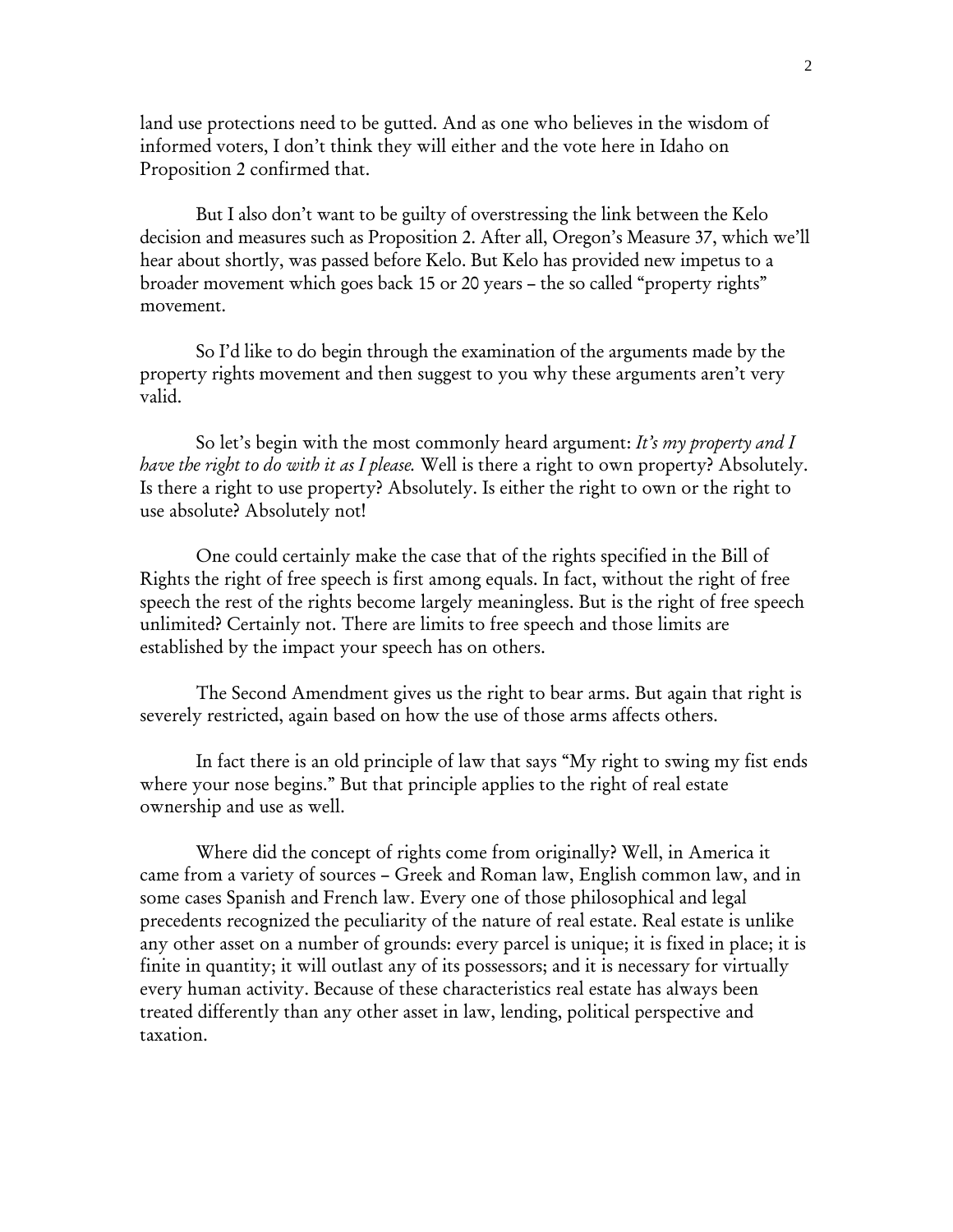But there are two economic reasons why real estate has been treated differently as well: 1) the impact of land use on surrounding property values, and 2) the primary source of value in real estate being largely external to the property lines.

 If that doesn't immediately make sense, think about that old real estate cliché "The three most important things in real estate are location, location, location." Notice it doesn't say, "The three most important things are roof, walls, and floor." It is a property's location which provides most of its economic value – that is the context within which the property exists – and it is the protection of that context that virtually all land use ordinances are about whether they are zoning laws, historic districts, or ordinances to maintain viewsheds.

 Real estate has economic value, but that value doesn't magically emerge from within the four lot lines. It comes from elsewhere. In real estate economics are recognized four "Forces of Value". These are the factors in the marketplace that move the value of a particular parcel both up and down. These forces are: social, political, economic, and physical. Let me give you a quick example of each.

 In many communities there will be a belief that, for example, the Jefferson Elementary School is better than Lincoln Elementary. That belief may or may not be factual. But whether or not it is true buyers pay a premium for the identical house in the school district deemed to be the better. This is an example of the social force of value – economic value being affected by the attitudes of potential buyers and sellers.

 We are in the midst of a real estate recession that is a direct outgrowth of subprime lending – adversely affecting property values on houses even with no mortgage at all. At the same time interest rates for real estate mortgages are still relatively low. But what would happen if tomorrow the Federal Reserve Bank would raise the Discount Rate? Banks would raise their interest rates, including home mortgage rates, and very simply the value of houses would go down. Both the sub-prime lending effect on values and a huge jump in interest rates are examples of the economic force of value at work.

 In 1979 the Russians sent troops into Afghanistan. Jimmy Carter, who was President at the time said, "We'll show them. We'll quit selling wheat to the Russians." I have no idea if that was a good or bad response. But I was living in South Dakota at the time, making my living as a real estate appraiser, and I can tell you that virtually overnight the value of wheat land in western South Dakota went down. The land didn't change, rainfall didn't change, the bushels per acre that could be produced didn't change. But the value of the land changed. Because of some stupid war 10,000 miles away and some goofy political decision 2000 miles away, the land in South Dakota declined in value. That's the political force of value.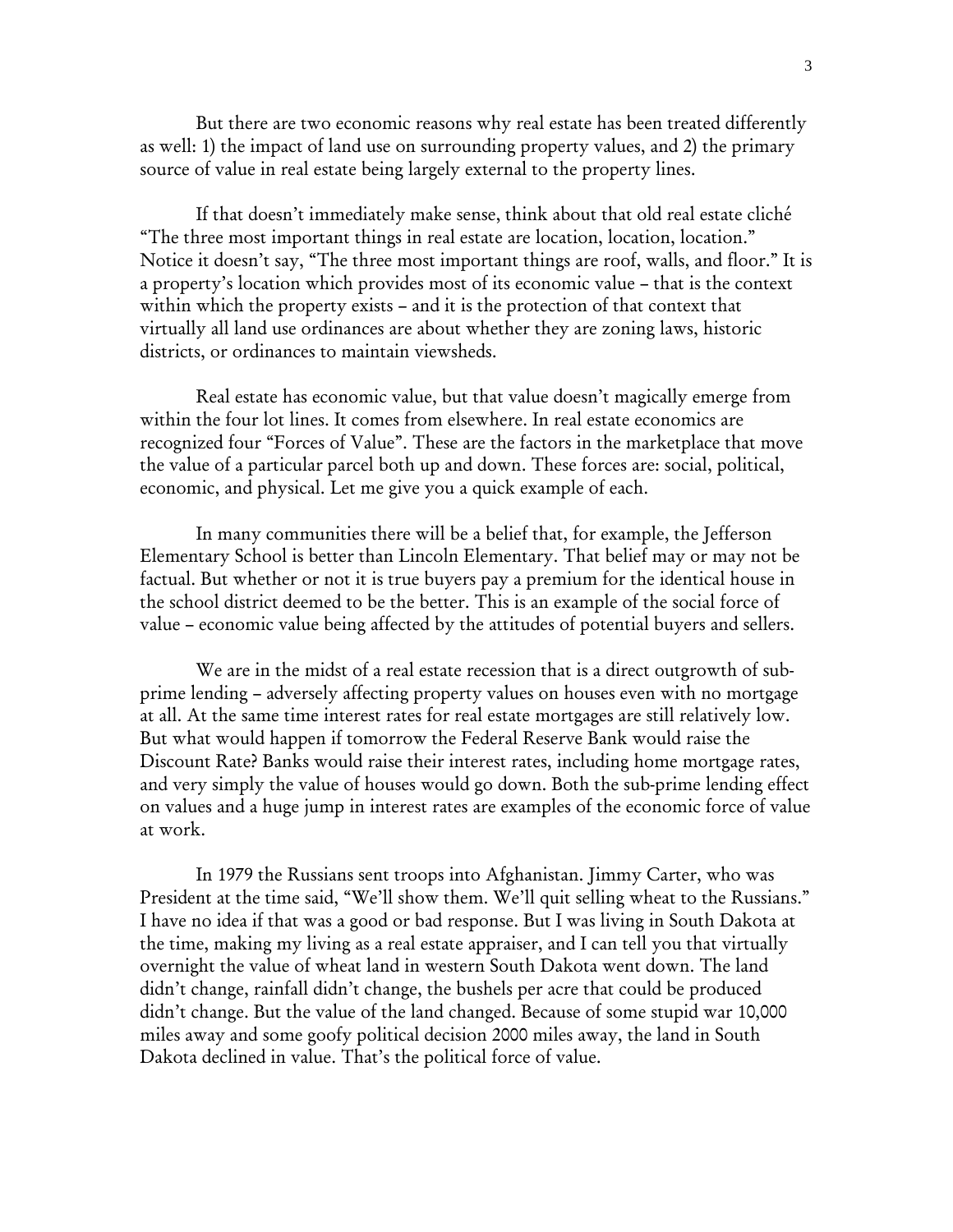So there are three examples of the social, the economic, and the political forces of value. Now could the residents of the Lincoln Elementary School District sue the School Board because their property values are less because the school is considered inferior? Of course not. Could all the people hoping to sell their homes collect from the Federal Reserve because they allowed sub-prime lending or that their raising interest rates caused a decline in property value? Of course not. Did wheat farmers in South Dakota start a lawsuit against Jimmy Carter because the value of their wheat fields went down? Of course not. In each of those examples a public body makes decisions deemed to be in the public interest. In each of those cases there was an adverse affect on property values. In each of those cases not even the most litigious property owner would imagine he was entitled to some compensation because of those public actions.

 Every day hundreds of decisions are made by public bodies at every level that impacts someone's property value. In virtually no instance is the property owner entitled to be compensated for that action.

 I said there were four forces of value – the fourth being the physical force of value and it is the only one of the four created within the property lines at all. Suppose there were two houses, side-by-side, the same size, built by the same builder in the same year. One is in excellent physical condition, the other falling down. Which will sell for more in the marketplace? Obviously the one in better physical condition. And that's an example of the physical force of value. But even the physical force is not confined entirely within the lot lines. Views, infrastructure, transportation systems, access, are all components of the physical force of value but are again external to the property line and are neither created nor exclusively paid for by the individual property owner.

 So this concept of "It's mine and I can do whatever I want" is both historically incorrect and economically unsupported. But let's move on to some of the other arguments.

 The next argument often made by the property rights advocates is *"It's unconstitutional to regulate my land like that."* Well I'm not a lawyer, but:

- A) There is a 150 year constitutional precedence supporting the public regulation of private land.
- B) If there is a constitutional issue there is an entire judicial system to which the issue can be appealed.
- C) The sheer fact that the "property rights" advocates' initiatives are primarily legislative and not judicial is recognition that current land use legislation is constitutional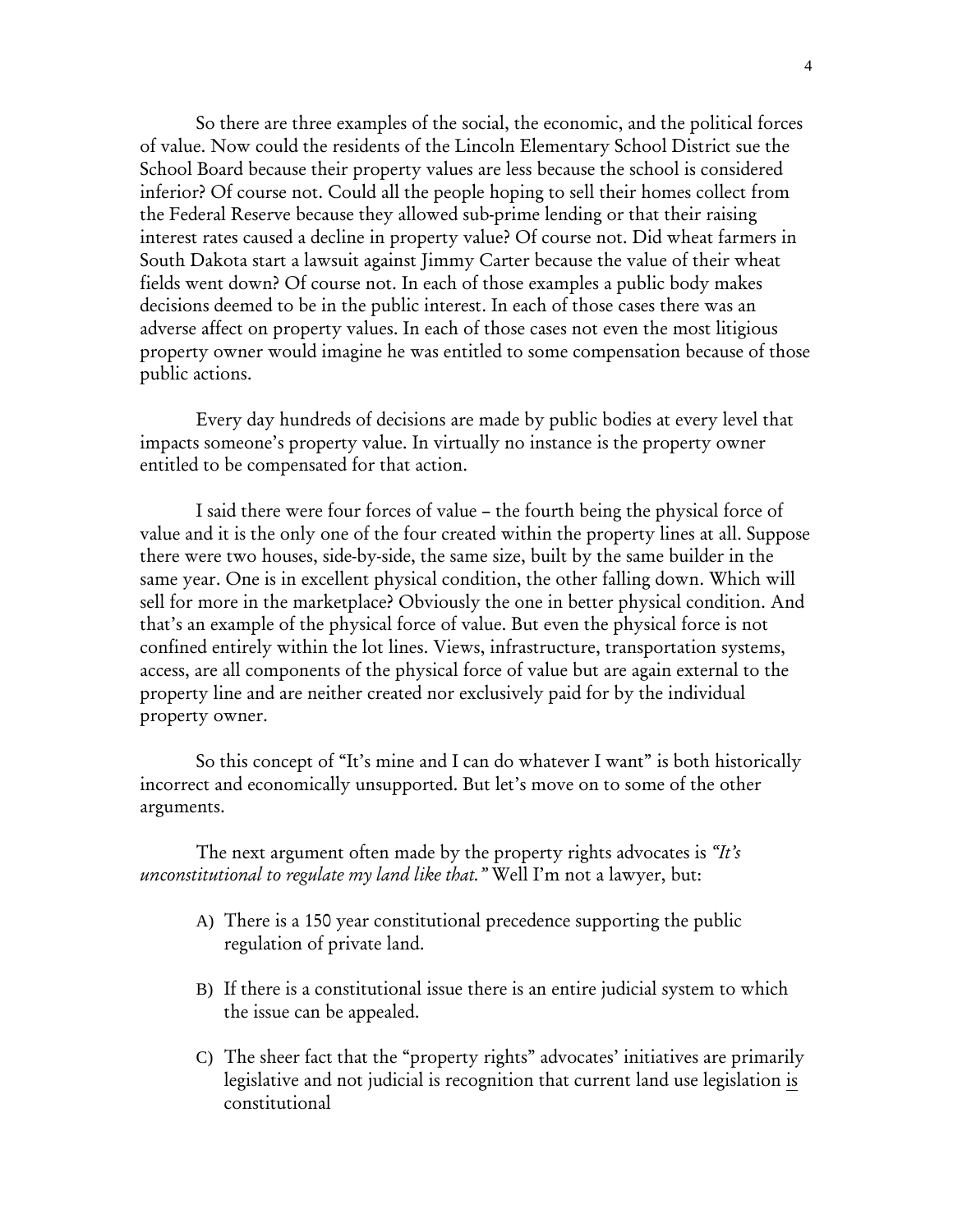But if we really want to explore the constitutionality of land use legislation let's take a brief detour into the intellectual and political groundings upon which the American system is based. Probably no one influenced the drafters of the U.S. Constitution more than the English political philosopher John Locke – especially on property rights. If there is a single individual who has most affected American political traditions on property rights it is Locke. He was a vociferous property rights advocate. It is Locke that is usually cited in the more historical of the property rights arguments.

But four understandings of Locke and property rights are important:

- 1) When he spoke of "property" he was talking about one's own self as well as one's assets. So he was so adamant about rights because of his resistance to tyranny over human rights – one's self was one's "property" of which one could not be arbitrarily deprived.
- 2) When Locke wrote about property rights and was referring exclusively to assets, however, his ultimate test was the impact of the exercise of that property right on the community – the very basis of land use regulation.
- 3) One cannot hope to understand Locke by citing an out of context quotation. Fundamental to Lockean philosophy is the extraordinary sense of obligation, which was grounded in his religious perspective. Locke held as a basic assumption that free men would never exercise their rights without recognizing the obligations that the exercise of those rights implied.
- 4) Finally, for Locke the reason societies are created in the first place is for the protection of property. What is the reason land use controls are created in the first place? For the protection of property.

Well, when the "it's unconstitutional" argument is weakened, the property rights advocates will default to "*It's un-American to tell someone what they can or cannot do with their own property."*

 Well, I don't know what constitutes "un-American." But if limiting what you can do with your land is un-American then high on the list of un-Americans would be:

- 1) The Pilgrims
- 2) The Congress that passed the Homestead Act (I'll come back to that one shortly)
- 3) The Mormon Church
- 4) The New York City real estate community who got the first city zoning law passed (to protect their property values, by the way)
- 5) John Oglethorpe and the settlement of Savannah.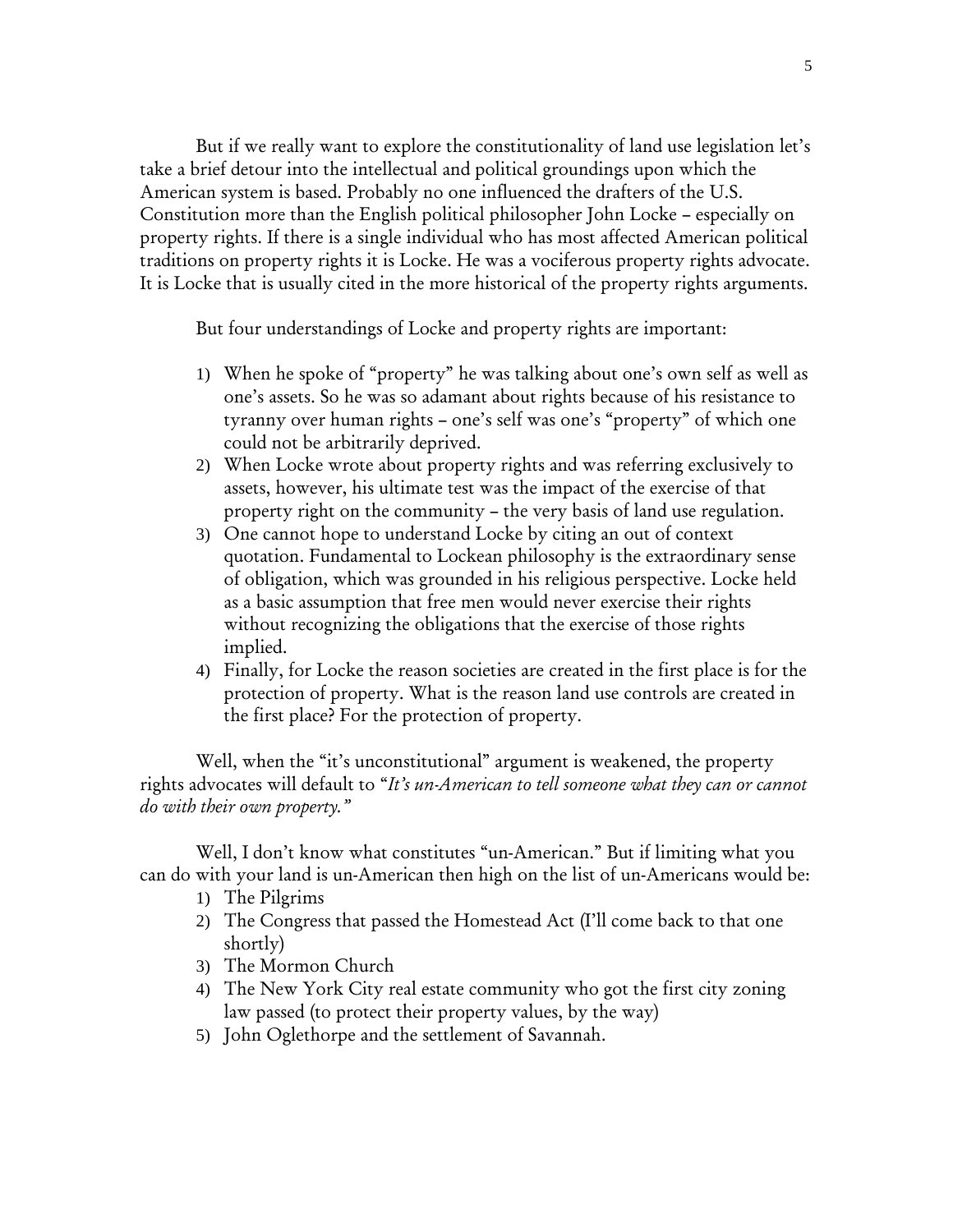Let alone the Native American concept of land ownership. If the regulation of land use is un-American, it's time to reestablish the House Un-American Activities Committee because we have history books full of guilty parties.

But let's look to a more recent example. I live in downtown Washington, DC. A couple of years ago there were *Washington Post* headlines about a proposal for a nude bar to move into a building on F Street, about a block from where I live.

Two things struck me about those articles. First, the argument against granting the licenses and use approvals wasn't about morality. No one was quoted saying that naked women were immoral. The entire case against the proposal was about the adverse impact clubs of that sort would have on nearby property values – the heart of what most land use regulation is about.

And secondly, nowhere in the article was a statement from the chairman of the Wise Use Movement, the Virginia Property Rights Committee, or This House is My Home about how un-American it would be to prevent nude bars from operating.

The "property rights" movement is the most selectively aggrieved political force in America. Those who loudly proclaim, "It's my land and you can't tell me what to do with it" are quick to appear before City Council when a homeless shelter is moving in next door or a sanitary land fill is proposed next to their cottage. And their argument won't be "I'm against the homeless" or "Waste shouldn't be disposed of" but rather, "That action will have an adverse affect on my property value, and you, City Council members, need to prevent that."

The next of the property rights arguments is: "*Land use regulations constitute a "taking" which entitles me to compensation for any loss in value."*

Let's sort this argument out. First, if one's property is taken by a unit of government for public use the person is entitled to compensation under an eminent domain procedure.

But then comes this concept of "takings". In a great Tom Robbins book, Skinny Legs and All, one of the characters is an extremely erudite can of pork and beans. At one point Can o' Beans remarks, "imprecise speech is one of the major causes of mental illness in human beings. The inability to correctly perceive reality is often responsible for humans' insane behavior. And every time they substitute a...sloppy slang word for the words that would accurately describe a...situation, it lowers their reality orientations, pushes them farther from shore, out onto the foggy waters of alienation and confusion."

The use of the term "takings" has become that "imprecise speech". I don't know if it's causing mental illness, but is causing great confusion, and purposefully so.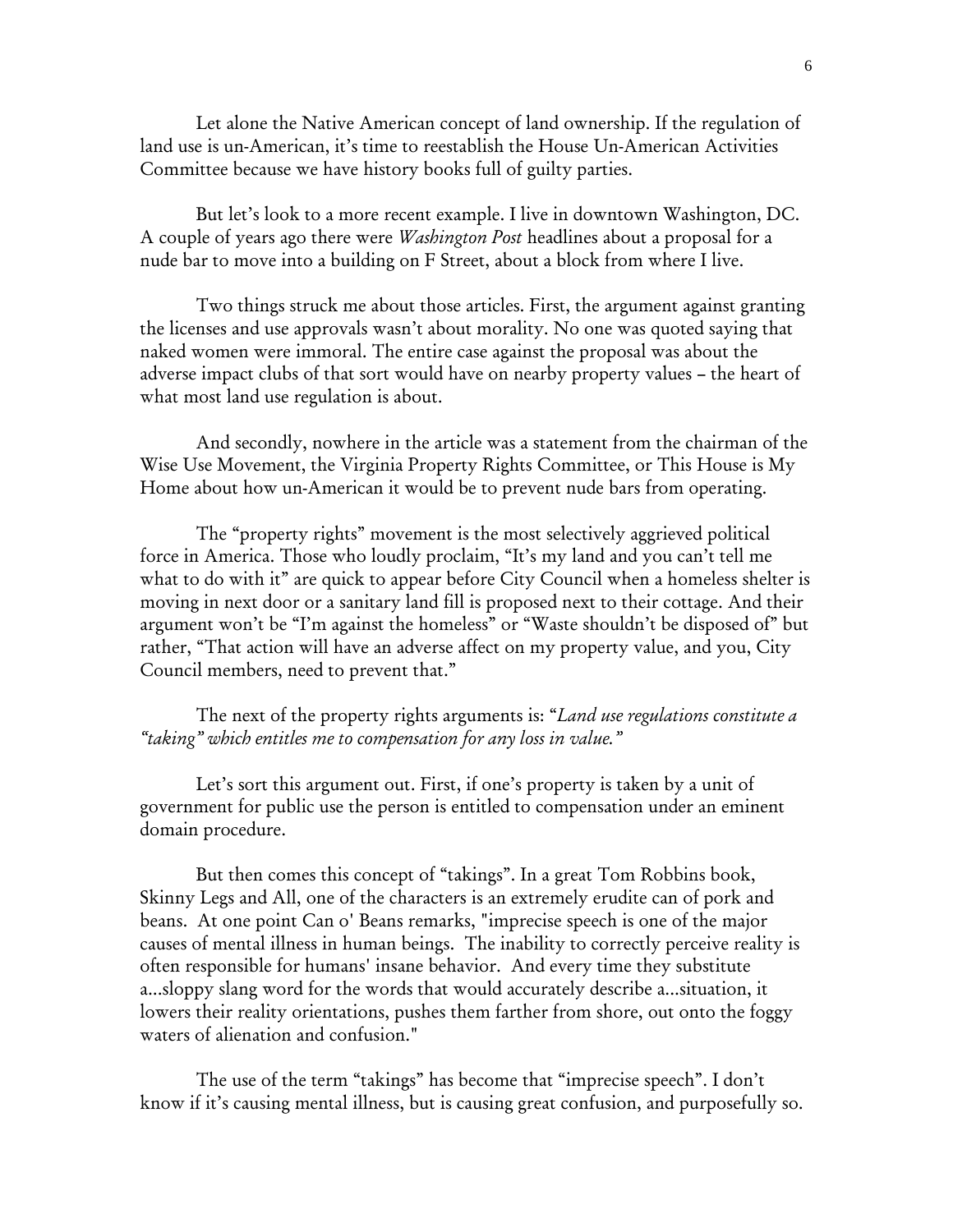There is a conscious attempt to redefine "takings" as any diminution of value as a result of land use ordinances.

It is well established that when an owner loses all effective use of his property through regulation he/she must be compensated. That's a taking. And when local authorities overstep the line into a taking, the Supreme Court has consistently overruled them, as they have done in recent years in the Lucas case, the Tigard case, the Dolan case and others.

But what about those instances where a land use regulation simply reduces the value of the land – is the owner entitled to compensation? And this is what is being proposed in most of the "property rights" and "takings" legislation.

Well, do land use provisions sometimes affect the value of individual properties? Absolutely! Not only land use legislation but public decisions of all kinds affect individual assets – in both directions!

We've already talked about the school that's deemed inferior – impacting your property value, and you aren't entitled to compensation.

Or the crisis caused by sub prime lending lowering the value of your home and you aren't entitled to compensation.

Or Jimmy Carter's affect on western South Dakota wheat land, and not one of them got compensation.

The common denominators among the school board, the Federal Reserve and Jimmy Carter is in each instance a public body was acting in what it saw as the public good and in each instance somebody's property was adversely affected and yet uncompensated. Land use controls are exactly the same.

But let's turn it around for a minute. Adam Smith, the father of *laissez faire* economics wrote:

Good roads, canals, and navigable rivers, by diminishing the expense of carriage, put the remote parts of the country more nearly upon a level with those in the neighborhood of the town. They are upon that account the greatest of all improvements.

Yet today, "roads, canals" and their contemporary infrastructure counterparts remain the "greatest of all improvements.

I said I live in downtown Washington, a building called the Landsburgh – a wonderful property with great management – we love our apartment. The Landsburgh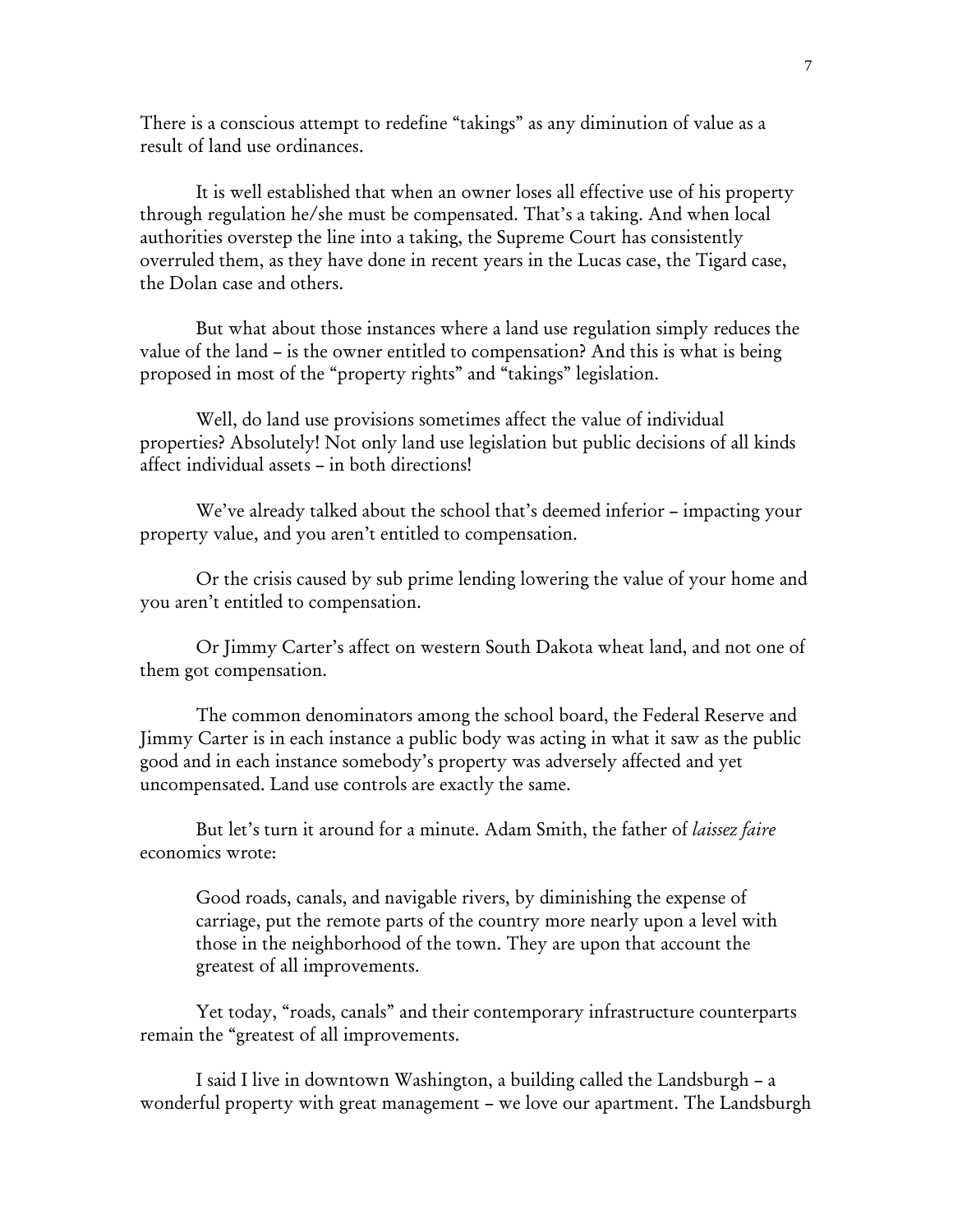is undoubtedly worth millions and millions of dollars. But what would it be worth if there were no water – which the taxpayers paid for – or no sewage disposal – which the taxpayers paid for – or no cops – which the taxpayers pay for – or no Metro – that the taxpayers paid for. What would the Landsburgh be worth then? Approaching \$0.

I live in Washington, but grew up in Rapid City, South Dakota, a town about a fourth the size of Boise. But while we lived in town, my dad spent about a third of his time at his ranch in southeastern Montana which he bought in 1954. Dad sold the ranch some years ago but still lives in Rapid City and I went to visit him a while ago. And I asked him if there was electricity on the ranch when he bought it. "No" he said. And I asked how much he paid for the ranch, and he said, "Just over \$20 per acre". When did the REA finally run power lines past the place? In 1956. What was the value of the land after electricity arrived? Between \$80 and \$100 per acre.

Now my dad was a good rancher, and raised good cattle. But it wasn't his investment that caused the land to quadruple in value…it was the investment by the REA funded by taxpayers.

Most of the value of an individual parcel of real estate comes from beyond the property lines from the investments others – usually taxpayers – have made. And land use controls are an appropriate recompense for having publicly created that value.

But we still hear, "If a government action causes the value of my property to go down, I'm entitled to be fully compensated."

Let me ask you, when was the last time you heard an owner say, "Because of the new highway my land went from being worth \$10,000 to being worth \$100,000. But since it was the action of the highway department and not some investment I made that increased the value, I'm writing a check to the city for \$90,000."? No "property rights" advocate ever said that, nor should they have. Public decisions affect the value of real estate in both directions – it is one of the risks and potential rewards of ownership.

As I said earlier, I was here just before the vote on Prop 2, and mayors were legitimately concerned about where they would get the money to pay for every real or imagined diminution of value from land use controls had Proposition 2 passed. But I told them, "Mayor, not to worry. I have the solution." I have a way to come up with all the money not only to pay for any value declines but pay for your new library and whatever else is on your agenda. We'll have a 100% tax on all of the value enhancement of properties as a result of governmental actions. So when you build a new park and adjacent property owners see their values go up, we'll take as just public compensation that increment. When you add a new exit off I-84 so someone can build a Super-8 Motel, will capture that value increase for the city's coffers.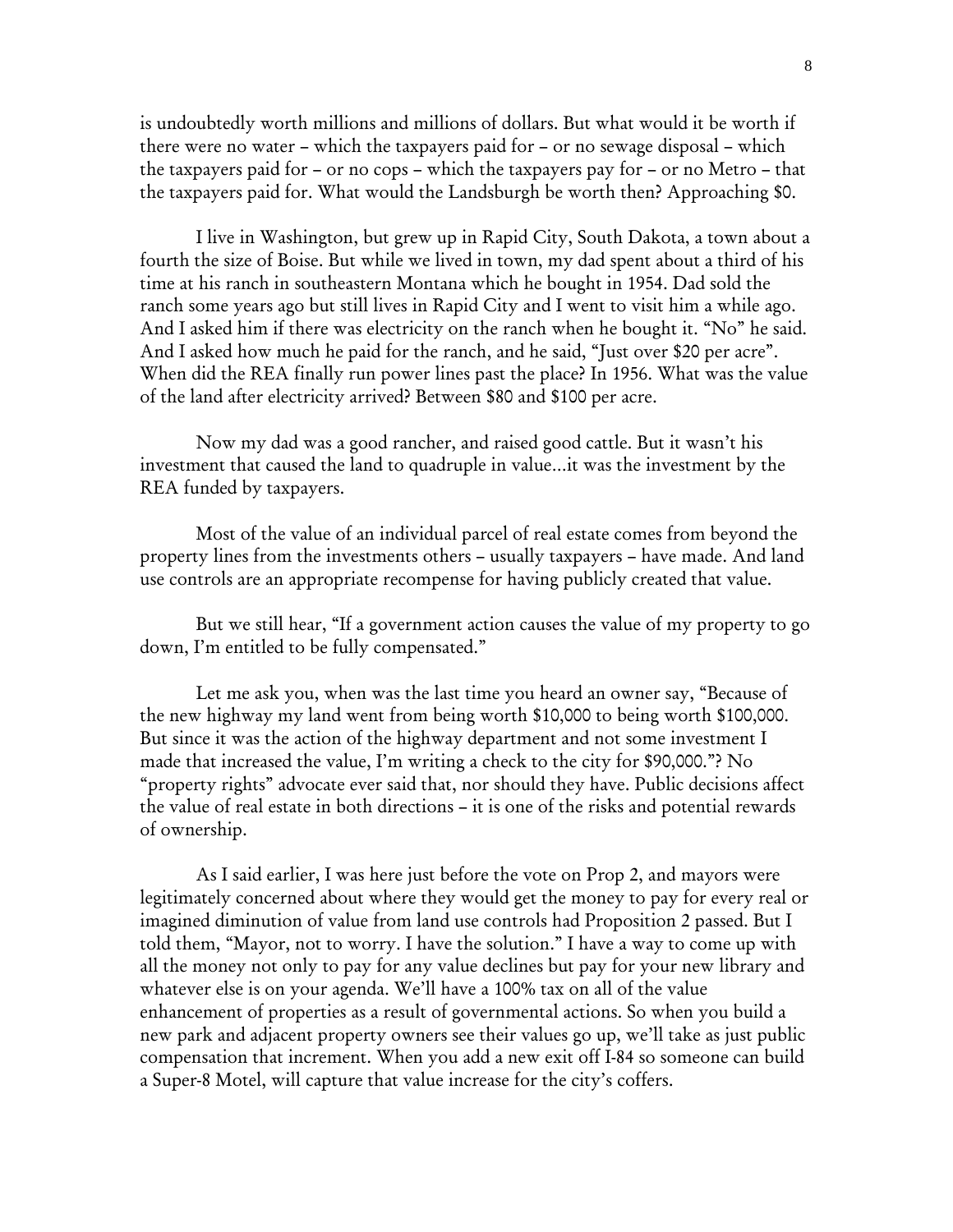Here's where I do agree with the property rights proponents – this should be about fairness. So if it is fair that every property owner is fully compensated for any diminution of values based on public actions let's have the public compensated for every increase in value based on public actions. That's fair. If the "property rights" movement will accept that equitable trade off, I'm all for it.

But back to history for a moment. "Property rights" advocates often hearken back to the days of the Western expansion and the homesteaders as the time when men and women were really free to do as they pleased with their land.

In fact certainly the most severe and limiting land use restrictions ever enacted by the Federal government were those placed on the homesteaders of the western frontier. To be able to lay claim to their 160 acres, the men and women of the western expansion had to clear, cultivate and live on their land for five years. Almost no current land use control is that demanding. It wasn't for money that the Homestead Act placed those restrictions. The Federal government paid less than 3¢ an acre for each of those 160 acre parcels – an amount most homesteaders could have afforded to pay. A homesteader was not allowed the option of paying \$4.80 instead of abiding by the land use controls. The actions were required because of the recognition of the interrelationship and the interdependence of the properties and the desire to meet the social, political, and economic needs of the sum of the landowners, and the nation as a whole, even if it meant restricting the "freedom" of the individual landowner.

Where did the ownership right to land come from originally, anyway?

There's the wonderful story about the New Orleans lawyer working on a real estate loan from a New York bank for a client. He was told the loan would be granted if he could prove satisfactory title to the property being offered as collateral. The lawyer dutifully tracked the chain of title back to 1803 and sent the abstract to the New York bank. A few weeks later the attorney received a letter from the bank which read as follows:

"We have received the Abstract of Title prepared in regard to your client's loan application. However, we must point out that you have only cleared title to the proposed property back to 1803. Before final approval can be given, it will be necessary to clear the title back to its origin."

So the attorney wrote back saying, "Your letter regarding my client's loan application has been received. I note that you wish to have title extended further than the 203 years covered by the Abstract we have provided. I am happy to send you this additional information. As you know my client's property is located in the City of New Orleans, Parish of Orleans, State of Louisiana. The present State of Louisiana was part and parcel of a larger area known as the Louisiana Purchase which was acquired by the government of the United States on payment of good and valuable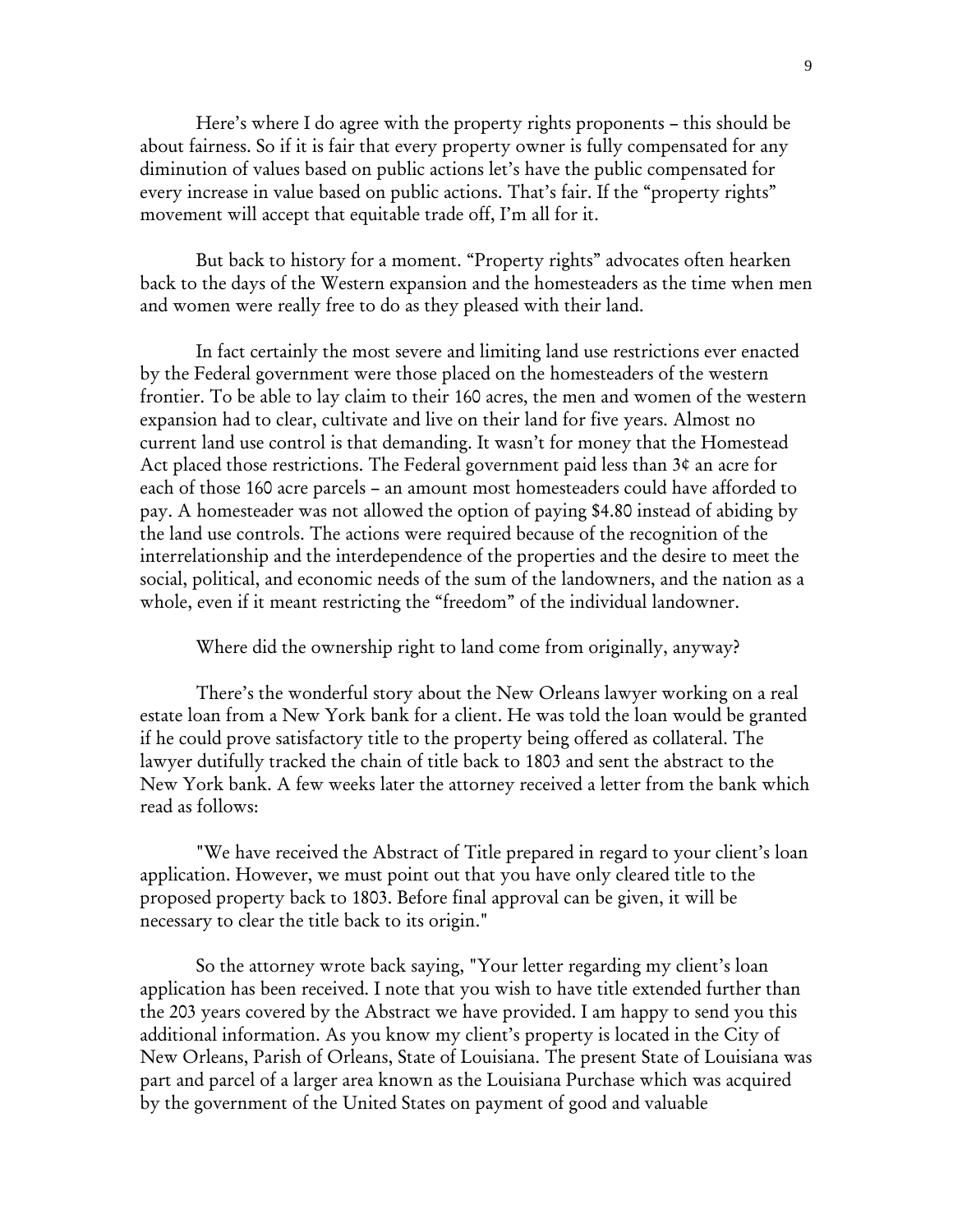consideration to the nation of France in 1803, the year of origin identified in our Abstract.

France had acquired the subject area from Spain through Right of Conquest. The land came into the possession of Spain by Right of Discovery made in the year 1492 by a sea captain named Christopher Columbus, who had been granted the privilege of seeking a new route to India by the Spanish monarch, Isabella. The good queen, Isabella, being a pious woman, took the precaution of securing the blessing of the Pope before she sold her jewels to finance Columbus' expedition. Now the Pope, as I'm sure you know, is the emissary of Jesus Christ, the Son of God, and God, it is commonly accepted, created this world. Therefore, I believe it is safe to presume that God also made that part of the world called Louisiana.

God, therefore, would be the owner of origin and His origins date back, to before the beginning of time of the world as we know it. I hope you find God's original claim to be satisfactory. Now, may we have our damn loan?"

Well, even if you don't go back as far as God, if you trace a deed back to the earliest entry it will be a conveyance from the government – as representative of the people – to the first private landowner. Where did the government get it? Through conquest, purchase, cession, or negotiation. The government – and that means all of us – is a prior owner to all subsequent deed holders. And that original conveyance reserved for the government four rights: the right of eminent domain, the right of taxation, escheat (the right to reclaim title if there are no heirs and no will) and the right of regulation (the police power). These four are prior rights held by the people through the government prior to any subsequent owner's individual rights.

Now you'll often hear from developers or their lawyers, "*I'm entitled to develop my property to its highest and best use."* Well, highest and best use is a real estate appraisal concept with a very specific meaning. "Highest and best use is that use which, at the time of the appraisal, is the most profitable likely use to which the property may be placed." But the key word is *likely* and the first constraint on likelihood is that use which is legally permitted. If a property is currently zoned General Agricultural, for example, someone who claims their highest and best use is as a resort hotel is either, a) woefully ignorant of the basic concept of what highest and best use is, or, more likely b) is trying to badger public decision makers into a change by distorting the meaning of highest and best use.

Highest and best use does not mean most profitable use imaginable. If it did we would have topless bars, hog rendering plants, and hazardous waste disposal plants in every residential neighborhood in America.

I read about the dispute between the proponent and opponents about the claim that Proposition 2 could turn any Idaho property including farm land into junk yards,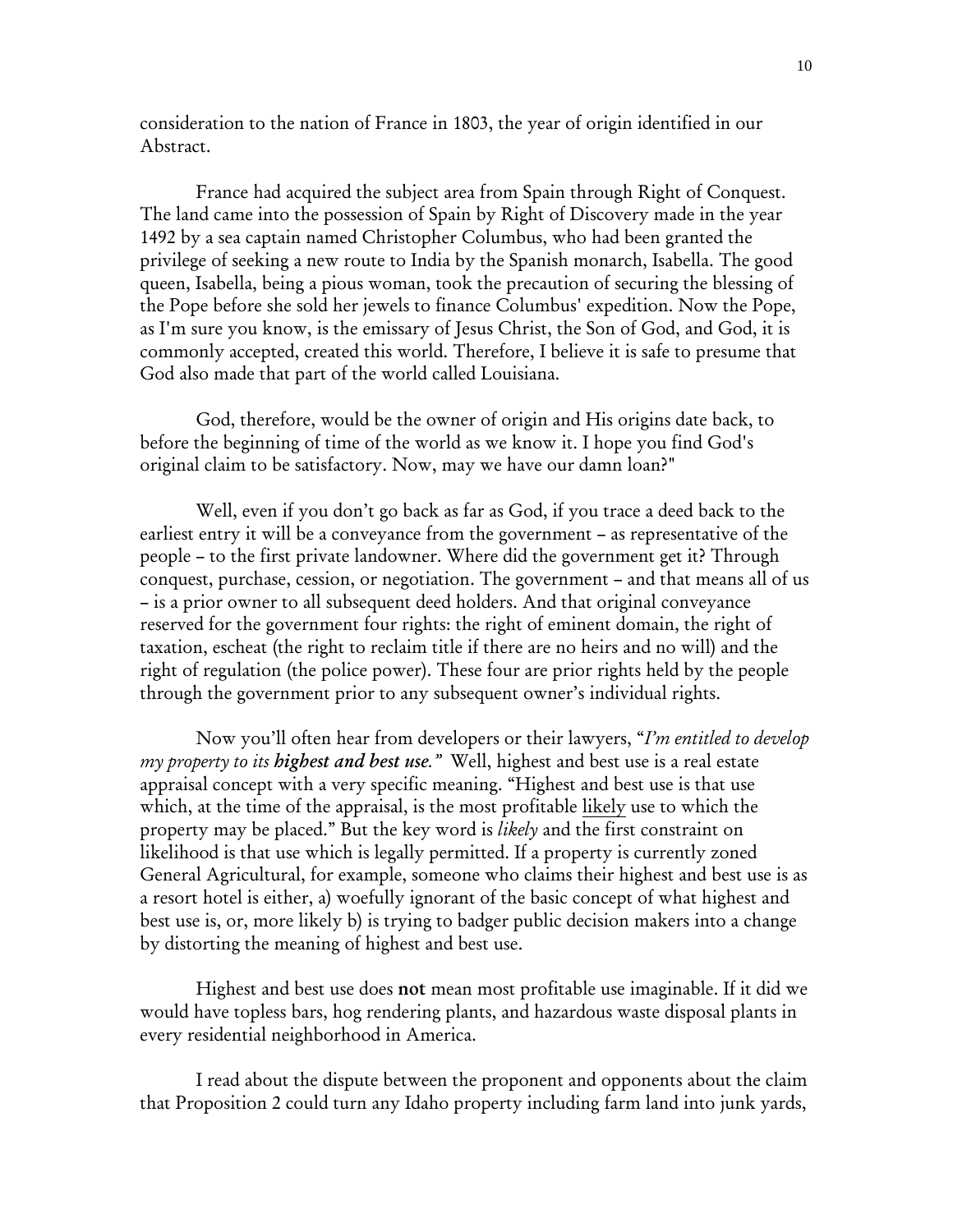power plants or high rises. I want to make a third case. Look, we need power plants and we need junk yards. What land use regulations, zoning, and comprehensive plans do it protect the owner of the power plant and the junk yard from law suits claiming their activity is diminishing the value of abutting properties. That's not robbing them of rights; it is giving them the specific right to carry out their legitimate and necessary activities.

I began the presentation saying I was a Republican. I remain a Republican because I really do believe in three principles that historically have been the basis of Republican philosophy: 1) elected officials ought to be prudent with taxpayers dollars; 2) as many decisions as possible ought to be made at the level closest to the people as possible; and 3) a sense of public and individual responsibility. The property rights movement is an abrogation of all three of those principles.

As we're all painfully aware, this is an election year. And every candidate for every office is supported by dozens of advocacy movements. Most of them are "rights" movements: animal rights, abortion rights, right to life, right to die, states rights, gun rights, gay rights, property rights, women's' rights, and on and on and on. And I'm for all of those things – rights are good. But any claim for rights that is not balanced with responsibilities removes the civility from civilization, and gives us an entitlement mentality as a nation of mere consumers of public services rather than a nation of citizens. A consumer has rights; a citizen has responsibilities that accompany those rights.

As a crass unrepentant capitalist real estate Republican type I am certainly all for property rights. But who is talking about property responsibilities? This surreal concept that the right to own real estate somehow exempts one from having to balance rights with responsibilities, this Larry Flint attitude of "I can do what the hell I please and the rest of you be damned" is not only alien to 300 years of American political history, antithetical to how the west was developed, and the most blatant renunciation of fiscal responsibility today, but it is the ultimate gimmick to pass on bankrupt cities to our kids 20 years from now.

Those who are strong proponents of so called "property rights" movement tend to be politically those who also claim to be for fiscal responsibility. We have reached a point where those two concepts are mutually exclusive. Either we are going to be responsible with taxpayers' dollars and have reasonable land use controls or we are going to have a "do whatever you please" land use policy at the expense of fiscal responsibility. And it will be hellishly expensive for taxpayers.

I began by telling you that I was in the business of economic development. A while ago I went to every economic development website in Idaho that I could find. There was one common denominator in every one – they stressed the quality of life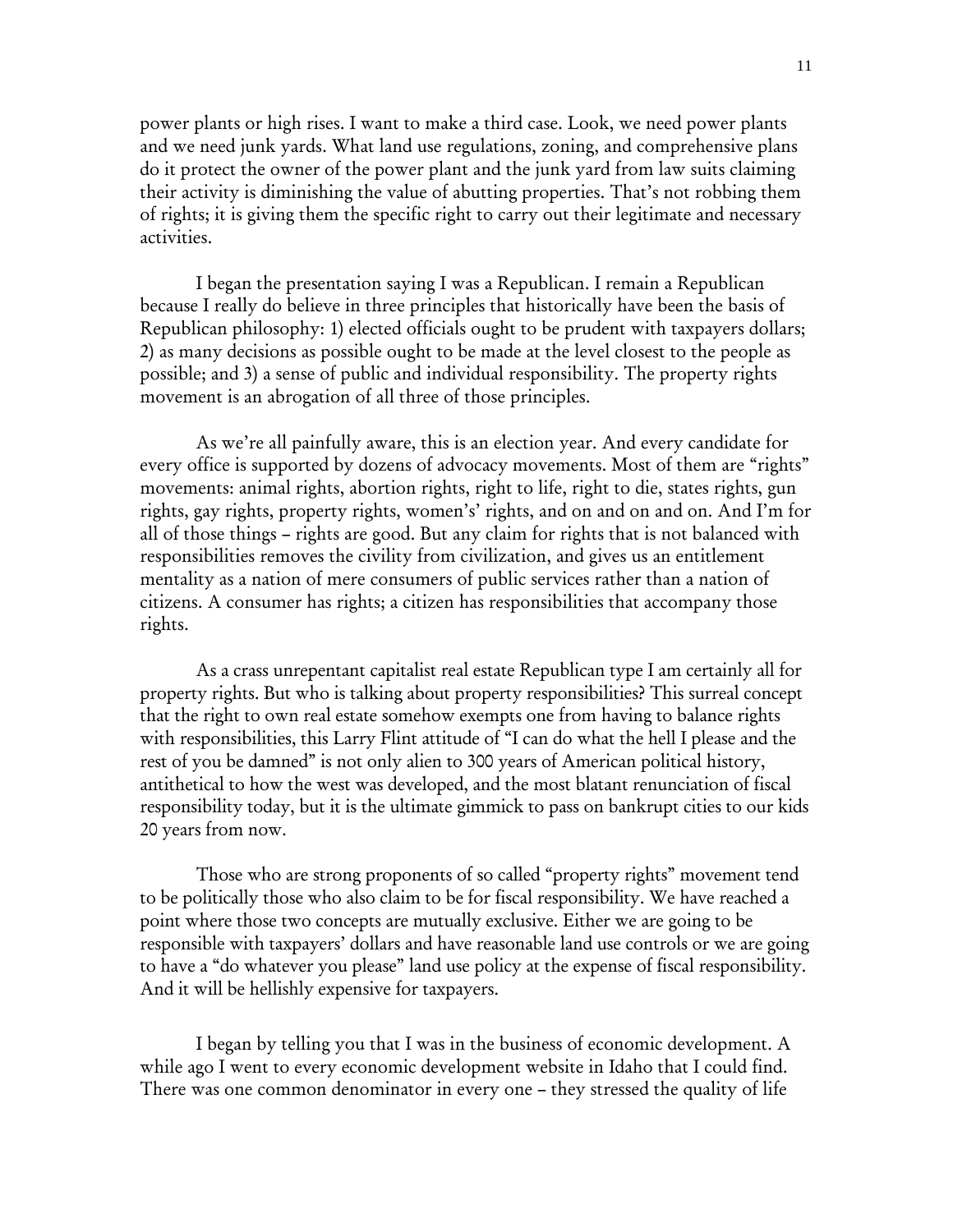that their part of Idaho provides. And that only demonstrates that the economic development proponents in this state understand what they are doing. Even though the phrase may be over used, "Quality of Life" is the most important economic development variable in the 21<sup>st</sup> Century. The towns and cities that will be economically competitive in the  $21<sup>st</sup>$  will pay attention to quality of life criteria. One of the best lines I saw was this, "The lifestyle in Northern Idaho is uncompromised. You're not far from paradise when you can see the mountains from the office window and walk to the lake on your lunch break." But you're not going to maintain those valuable amenities without sensible land use controls.

Now I'll accept that the property rights people are responsible citizens and wouldn't do anything that would adverse affect the property values of their neighbors. My experience is that people who become politically active, regardless of what side of what issue, do tend to be responsible citizens. But let me ask you a question – if there were no laws whatsoever against bank robbery, how many of you would go out and rob a bank? No one? Then why do we have laws against bank robbery? Because it isn't that the vast majority of us wouldn't rob a bank one way or the other. It's that all of us suffer when even one person does. I will accept that property rights people are responsible citizens. But everybody isn't – even in Idaho. And because of the inordinate economic impact that one property has on nearby properties, sensible land use controls are the only way to protect us all from irresponsible actions.

The sociologist E.V. Walter wrote, "For the first time in human history, people are systematically building meaningless places." The meaningless place will not be the economically competitive place. John Locke, although writing about a slightly different subject, had an even better phrase – "The undistinguishable inane." Without sensible land use controls we won't have the view of the mountains; we will only have the undistinguishable inane.

Land use controls are, in fact, a capitalist plot to optimize the property values of the majority of owners, not some communist conspiracy to deprive individuals of some imaginary "property rights".

Adam Smith perceptively observed that, "As soon as the land of any country has all become private property, the landlords, like all other men, love to reap where they never sowed." That doesn't mean we are depriving them of rights when we tell them no.

Thank you very much.

© Donovan D. Rypkema *Place Economics*  1785 Massachusetts Avenue, NW Washington, DC 20036 Drypkema@PlaceEconomics.com